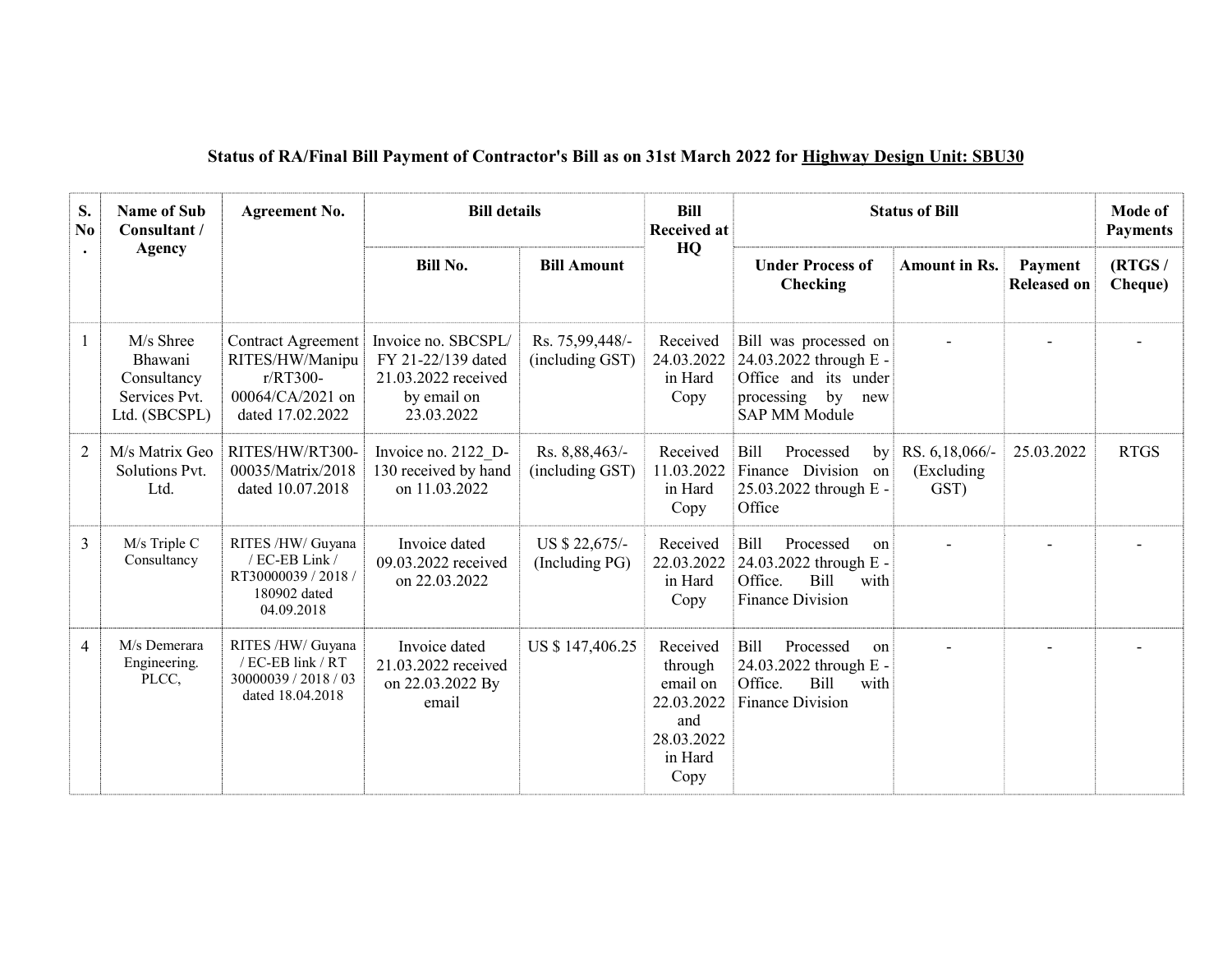| S.<br>N <sub>0</sub><br>$\bullet$ | <b>Name of Sub</b><br>Consultant /<br><b>Agency</b> | <b>Agreement No.</b>                                                                                                                | <b>Bill details</b>                                                         |                                       | <b>Bill</b><br><b>Received at</b>                         |                                     | <b>Status of Bill</b> |                               |                   |
|-----------------------------------|-----------------------------------------------------|-------------------------------------------------------------------------------------------------------------------------------------|-----------------------------------------------------------------------------|---------------------------------------|-----------------------------------------------------------|-------------------------------------|-----------------------|-------------------------------|-------------------|
|                                   |                                                     |                                                                                                                                     | <b>Bill No.</b>                                                             | <b>Bill Amount</b>                    | HQ                                                        | <b>Under Process of</b><br>Checking | <b>Amount in Rs.</b>  | Payment<br><b>Released on</b> | (RTGS/<br>Cheque) |
| 5.                                | M/s<br>Tours India                                  | Southern Bid No.: GEM/2021<br>/B/1263326 dated<br>06.06.2021                                                                        | Invoice No.332<br>dated28.02.2022                                           | Rs 2,52,000/-<br>(excluding GST)      | 15.03.2022                                                | 15.03.2022                          | Rs 2,49,480/-         | 29.03.2022                    | <b>RTGS</b>       |
| 6.                                | M/s Texas                                           | $(i)$ Bid No.:<br>GEM/2021<br>/B/1215591<br>dated<br>11.05.2021<br>$(ii)$ Bid No.:<br>GEM/2021<br>/B/1349324<br>dated<br>11.07.2021 | Invoice No.2397,<br>2398, 2399, 2400 &<br>2401 dated<br>01.03.2022          | Rs 2,30,992/-<br>(excluding GST)      | 15.03.2022                                                | 15.03.2022                          | Rs 2,26,369/-         | 21.03.2022                    | <b>RTGS</b>       |
| 7.                                | M/s S A Travels                                     | Bid No.: GEM/2021<br>/B/1403390 dated<br>02.08.2021                                                                                 | Invoice No.ST 2122-<br>000627 dated<br>08.03.2022 received<br>on 19.03.2022 | Rs 2,67,988.58/-<br>(excluding GST)   | Forwarded<br>to HQ on<br>24.03.2022<br>through e-<br>file | 24.03.2022                          | Under process         |                               | <b>RTGS</b>       |
| 8.                                | M/s<br>$\mathbf{A}$<br>Services                     | M Bid No.: GEM/2021<br>/B/1358630 dated<br>15.07.2021                                                                               | Invoice No.AMS-<br>0298 dated<br>01.03.2022                                 | Rs 5, 65, 221.59/-<br>(excluding GST) | 16.03.2022                                                | 16.03.2022                          | Rs 5,59,569/-         | 21.03.2022                    | <b>RTGS</b>       |